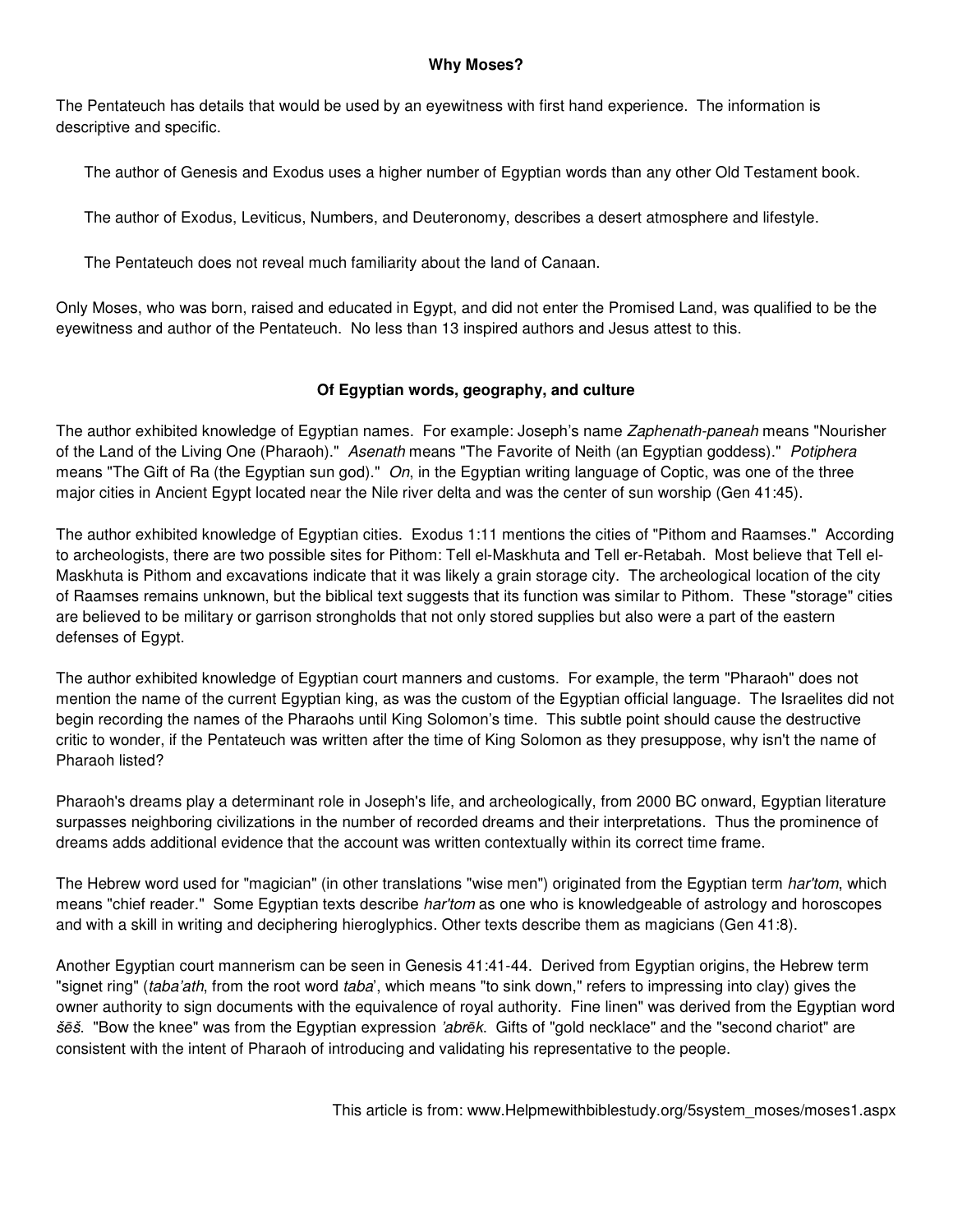## **Why Moses?** (page 2)

Another mannerism involves process of embalming mentioned in Genesis 50:2-3, 26. While the period of embalming varies, 40 days as one possibility among many, Jacob and Joseph were embalmed in the Egyptian manner. Joseph was "placed in a coffin," which, during this period, was a coffin with a portrait face at the head end. Seventy days of mourning was characteristically Egyptian and Joseph's death at 110 years was significant to Egyptians as being the ideal life span and signifying divine blessings upon him.

The author exhibited knowledge Egyptian society and culture. For example, the rescue of Moses contains many Hebrew words that originated from Egyptian such as "wicker basket," "pitch," reeds," and "bank of the Nile." Moses' name originated from the Egyptian term "Water-son" (Ex 2:1-10).

In this example, the source and containers of water are archeologically correct for Egypt at this time (Ex 7:19).

This example describes seasonal agricultural facts consistent with Egypt (Ex 9:31-32).

This example describes the type of food known and archeologically confirmed for lower classed Egyptians, and its use is appropriate within the context of former Hebrew slaves (Num 11:5).

Compared to all other books of the Old Testament, Genesis and Exodus stand out as having the greatest number of Egyptian words. The author had to have a very close interaction with both Hebrew and Egyptian cultures and at all socioeconomic levels: royalty, priesthood, and commoner. For destructive critics who believe that the Pentateuch was written during the first millennium in Canaan, the use of Egyptian terms would not have made sense for the Israelis of that time unless an attempt was made to explain them. The apparent lack of explanation for Egyptian terms lends support to the idea that the original audience was familiar with Egyptian culture.

Only Moses had the education and background to be the author. He was raised in the court of Egypt and had the benefits of a royal education.

# **Of desert atmosphere and lifestyle**

The author exhibited knowledge of a desert and its lifestyle. For example, the numerical details of a desert oasis are noted here (Ex 15:27).

In Exodus 25:5 of this example, "porpoise" is the translation of tahash, which is the sea cow or dugong found in the Red Sea. This would be consistent and accessible with the wanderings of the Israelites in the Southern Sinai wilderness.

In this example, Acacia trees are found in arid and semiarid regions and are indigenous to Egypt and Sinai Peninsula **not Palestine**. Its wood was mentioned only in connection with the tabernacle and was used as the material to construct the ark and its poles, the table and its poles, the altar of incense and its poles, the altar of burnt offering and its poles, and the Tabernacle's supports and its poles for the hanging of the curtains. With its construction of wood poles, boards, and curtains, the Tabernacle was constructed for portability, which is consistent with a nomadic lifestyle (Ex 25:10; 37:1-29; 38:1-20).

This example describes the organized manner that the nation of Israel traveled in the Sinai desert. The details of the order and names of various leaders lends credibility to this eyewitness account (Num 10:13-28)..

This article is from: www.Helpmewithbiblestudy.org/5system\_moses/moses1.aspx